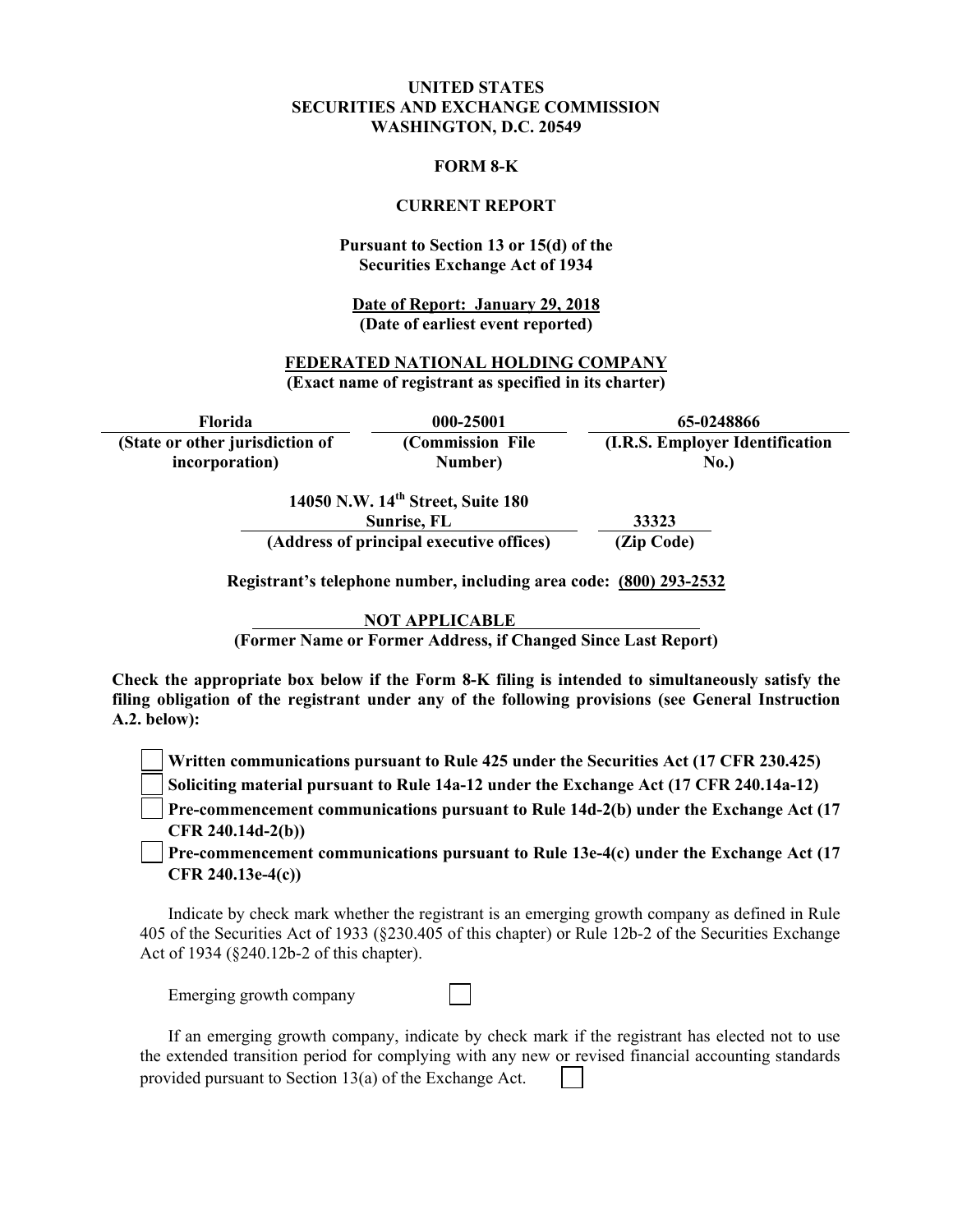## **Item 5.08. Shareholder Director Nominations.**

The information below under Item 8.01 of this Form 8-K is incorporated by reference into this Item 5.08, to the extent applicable.

### **Item 8.01 Other Events.**

The Board of Directors of Federated National Holding Company, a Florida corporation (the "Company"), has established May 31, 2018 as the date of the Company's 2018 Annual Meeting of Shareholders (the "2018 Annual Meeting"). Because the date of the 2018 Annual Meeting is being advanced by more than 30 days from the anniversary date of the Company's 2017 Annual Meeting of Stockholders (the "2017 Annual Meeting"), in accordance with Rule 14a-5(f) under the Securities Exchange Act of 1934, as amended (the "Exchange Act"), the Company is informing shareholders of this change.

The time and location of the 2018 Annual Meeting will be specified in the Company's proxy statement for the 2018 Annual Meeting. Because the date of the 2018 Annual Meeting has been changed by more than 30 days from the anniversary of the 2017 Annual Meeting, a new deadline has been set for submission of proposals by stockholders intended to be included in the Company's 2018 proxy statement.

Pursuant to Rule 14a-8 of the proxy rules of the Securities and Exchange Commission (the "SEC"), a shareholder intending to present a proposal to be included in the proxy statement for our 2018 Annual Meeting must deliver a proposal in writing to our principal executive offices no later than a reasonable time before we begin to print and mail the proxy materials for the 2018 Annual Meeting. Accordingly, the new deadline for submission of proposals to be included in the proxy statement for the 2018 Annual Meeting is March 31, 2018. Proposals should be addressed to: Corporate Secretary, Federated National Holding Company, 14050 N.W. 14 Street, Suite 180, Sunrise, Florida 33323. Proposals of shareholders must also comply with the SEC's rules regarding the inclusion of shareholder proposals in proxy materials, and we may omit any proposal from our proxy materials that does not comply with the SEC's rules.

The Company's Bylaws set forth when a shareholder must provide notice to the Company of proposals intended to be presented at, but not included in the proxy materials for, our 2018 Annual Meeting, including director nominations for election to the Company's Board. These notices must be timely received by us in writing at our principal executive offices, addressed to the Corporate Secretary of the Company as indicated above. Under the Company's Bylaws, to be timely, a shareholder's notice must be delivered to or mailed and received at the Company's principal executive offices not less than 60 days, nor more than 90 days, prior to the meeting. A shareholder's notice to the Corporate Secretary must set forth as to each matter the shareholder proposes to bring before the annual meeting the information described in the Company's Bylaws. A copy of the Company's Bylaws has been filed as Exhibit 3.2 to the Company's Quarterly Report on Form 10-Q for the quarter ended June 30, 2017, filed with the SEC on August 9, 2017, or can be obtained by contacting the Company's Corporate Secretary at the address above.